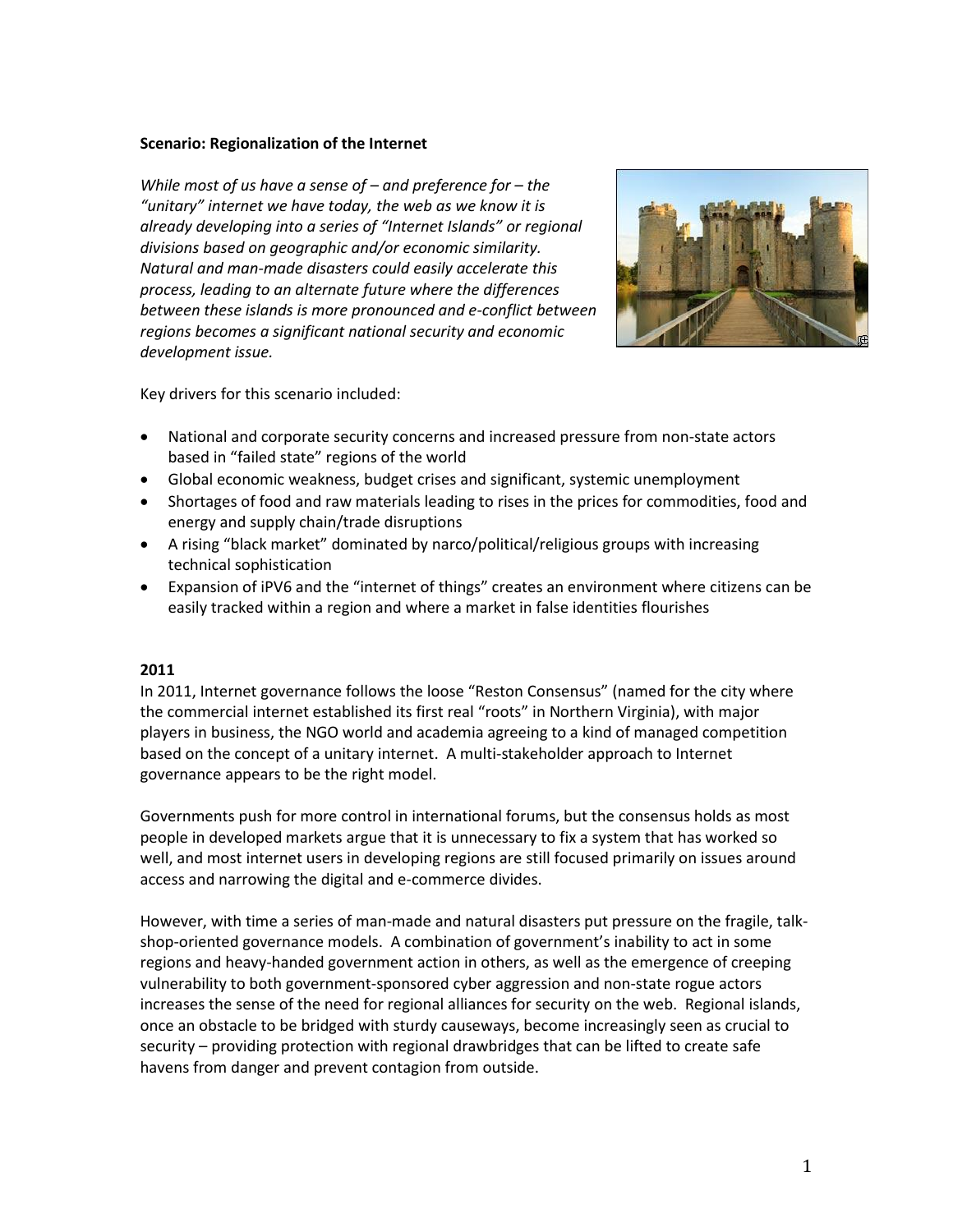## **2012-13**

By 2013 political liberalization in the Arab world had accentuated divisions within the region, with authoritarian regimes reestablishing control in many states, leveraging the same social media tools that had been used to put them under pressure in 2011. New democracies in the Mediterranean region, unable to address short-term needs for employment, and reduce prices for food and staples, foundered, giving rise to an inward-looking conservative backlash in the form of political movements skeptical of Internet openness and increased calls for regulation on the web.

At the same time, massive droughts in East Africa led to widespread hunger, a further deterioration of the Somali state, and massive corruption, as aid trapped at ports like Mombasa were increasingly siphoned off and re-sold by criminal gangs that had hacked into the port's logistics system. Aid agencies first tried to cover up then admitted the losses, but the damage was done. Regional governments and NGOs seemed powerless to get control over the system. Refugees were on the move all over the region, seeking food and shelter. The region's egovernment systems proved inadequate for the task, and the pace of progress toward internetenabled development slowed, as legislators were called upon to "protect the masses". Webenabled criminal enterprises see clearly how they can leverage failed states to create short term gain based on chaos.

# **2013-15**

The combination of continued budgetary challenges in the southern parts of the Euro zone, rising energy and food prices puts additional pressure on those countries already struggling with long-term high unemployment. Cash-strapped European governments increasingly see the Internet as a potential source of revenue, and move to push companies to "Buy European" in the e-commerce world, further emphasizing the growing sense of Europe as a "regional island". At the same time, these attempts to create cyber-tariffs and preferences lead to increasing tax evasion and other efforts to beat the system, hurting consumer confidence and increasing the online role of organized crime (the so-called "digital cartels").

## **2016-20**

China's Internet growth explodes, with mobile-web enabled Chinese citizens becoming more than one third of all web users worldwide. To keep control internally, the Communist Party emphasizes iPv6 expansion and creates a model "internet of things" protocol, allowing the government to increase its tracking of citizens' movements and political speech, but also their shopping preferences, creating a huge new source of market data on the world's largest pool of consumers. Externally, the country increasingly flexes its muscles in the Internet governance world, pushing a government-centric "safe home" vision of the internet's future in a newlygovernment dominated IGF and in the ITU, where likeminded governments create the "safe home bloc". As part of this effort, the country uses its market power to stifle international private sector criticism, since firms who propose an alternate vision of the web risk being frozen out of the Chinese market altogether.

At the same time, massive floods and earthquakes in Central Asia further isolate this region, and climate change makes the production of both wheat and opium nearly impossible. With the US and NATO beset by budget crises, weary of war and desperately trying to disengage from the